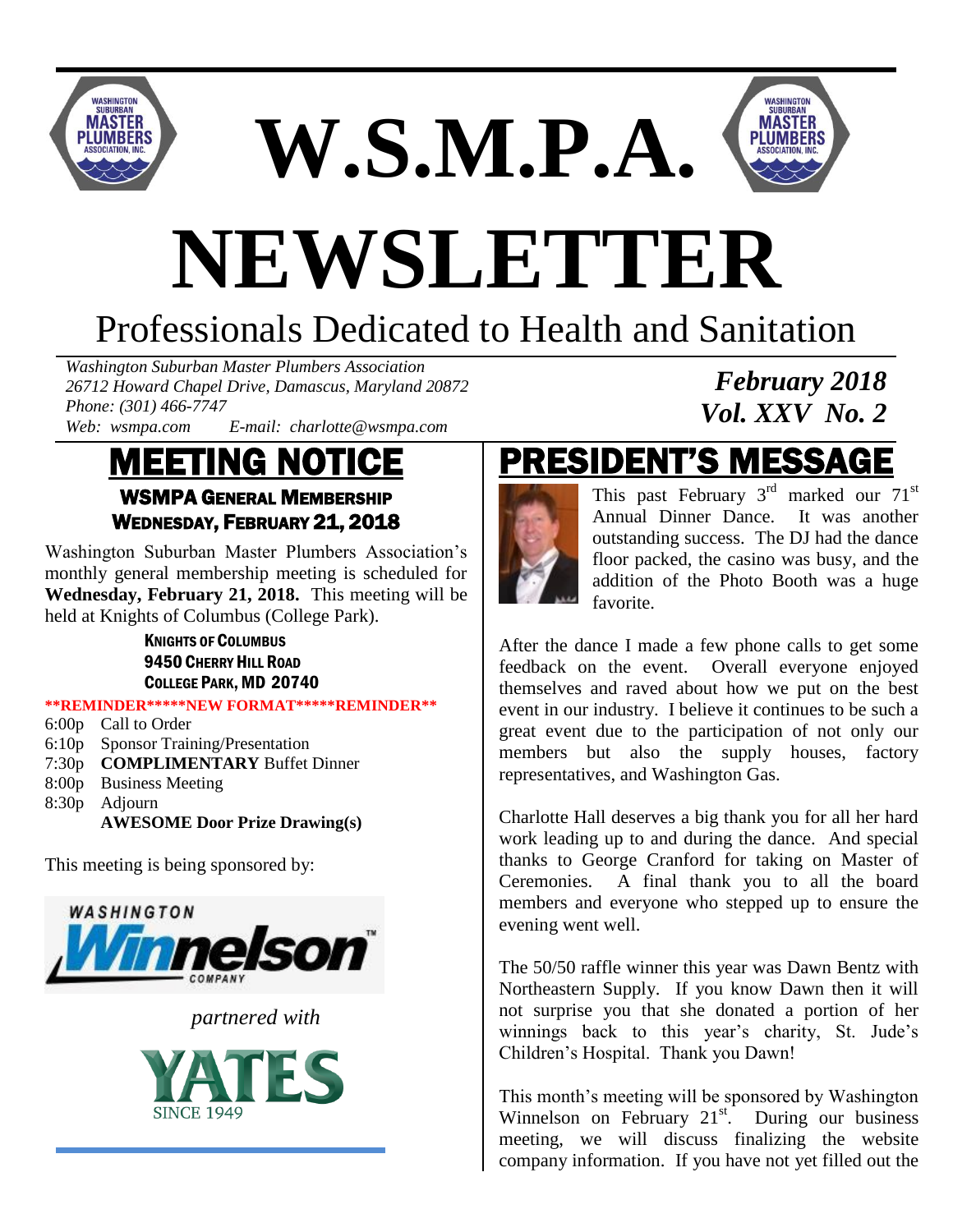#### 2 **WSMPA NEWSLETTER**

survey please do so before the February  $22<sup>nd</sup>$  deadline. We will also discuss new possible procedures when dealing with the main sewer stoppages. Finally, find out if 'grey water' plumbing will be in our future.

*John "J.R." Seymour, 2018 President*

### 71st ANNUAL DINNER DANCE *(The Plumbers' Ball)*

Ξ

WSMPA extends our most sincere appreciation to our very generous sponsors for the following door prize donations.

| <b>Sponsor</b>                             | <b>Door Prize</b>                                       |
|--------------------------------------------|---------------------------------------------------------|
| Barger & Associates                        | Amazon Fire TV Stick & Echo<br>Dot w/Alexa Voice Remote |
| <b>Barnett</b>                             | (2) \$100 Amazon Gift Card                              |
| Cummins-Wagner                             | (2) \$50 Best Buy Gift Card                             |
| D & B Distributing Co. Jetglas $\circledR$ | "Surprise Envelope"                                     |
| Dewalt                                     | Backpack w/Drill Driver Combo                           |
| Ferguson Enterprises, Inc.                 | iPad                                                    |
| Harry Eklof & Associates, Inc.             | \$100 Bass Pro Shops Gift Card                          |
| Milby Company                              | \$50 Outback Gift Card                                  |
| Milwaukee Tool                             | (4) M18 Power Tools                                     |
| Moen                                       | <b>Tory Burch Purse</b>                                 |
| Noland-Rockville                           | \$300 VISA Gift Card                                    |
| Northeastern Supply                        | 40 Qt Orca Cooler                                       |
| T.M. O'Donnell Company                     | \$50 Cash                                               |
| Parts Unlimited                            | \$50 Amazon Gift Card                                   |
| <b>ROI</b> Marketing                       | <b>Wine Basket</b>                                      |
| Thos. Somerville Company                   | Nintendo Switch                                         |
| Washington Gas                             | <b>Mystery Gift</b>                                     |
| Washington Winnelson                       | $(2)$ \$100 Gift Cards                                  |

**WSMPA GRAND PRIZE \$500 CASH**

A special thanks goes out to Moen for sponsoring the photo booth that was added to this year's festivities. It was a huge success!

WSMPA's office has received an electronic copy of all the pictures taken. If you attended The Ball, and would like one of your pictures sent electronically, please email our office: [charlotte@wsmpa.com.](mailto:charlotte@wsmpa.com)

## MARK YOUR CALENDAR

#### **General Membership Meeting**



February 21, 2018 March 21, 2018 April 18, 2018 May 16, 2018

#### **72nd Annual Dinner Dance** *"The Plumbers' Ball"* February 2, 2019

**WSMPA 2018 Golf Tournament**

October 19, 2018

The next Board of Directors Meeting is scheduled for Monday, March 5<sup>th</sup>.

## WSSC

Ξ

WSSC will be closed on the following upcoming holidays:

- Monday, February 19<sup>th</sup> (Presidents' Day)
- Monday, May  $28^{th}$  (Memorial Day)

This year, WSSC celebrates 100 years of service.



*(Opinions expressed by various authors are those of the author and not necessarily those of this association, the board of directors or the editorial staff.)*